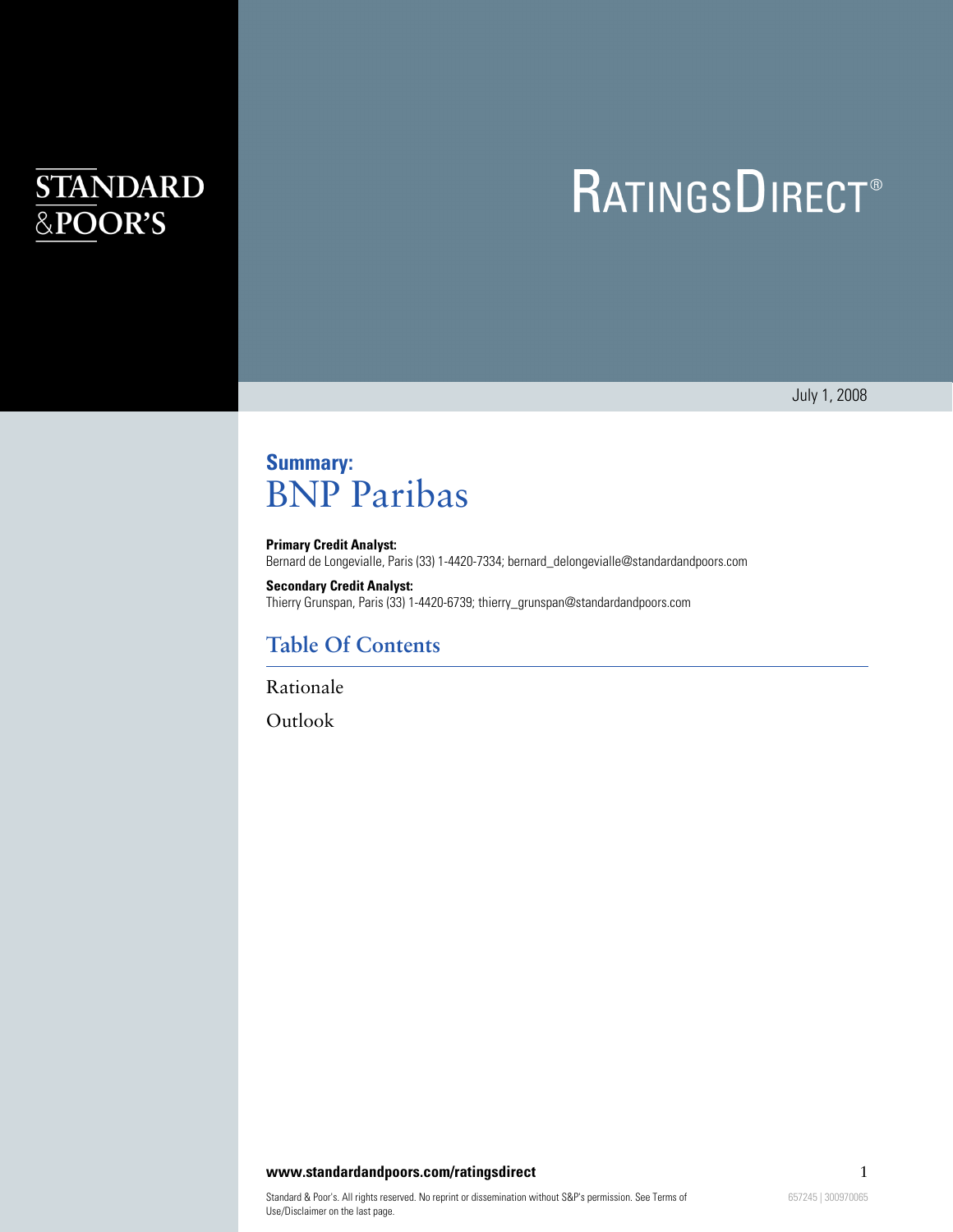## **Summary:** BNP Paribas

<span id="page-1-0"></span>**Credit Rating:** AA+/Stable/A-1+

## **Rationale**

The ratings on French banking group BNP Paribas reflect its strong and highly diversified business profile; sound financial position, characterized by contained risk, satisfactory profitability, adequate capitalization, and high financial flexibility; good and stable management; and moderate risk appetite.

BNP Paribas' diversification is among the strongest in the world. The group's extremely diverse core businesses benefit from strong market positions and robust risk management, giving rise to resilient financial performance. A stable management team has efficiently executed the group's expansion strategy in recent years, making first a series of midsize acquisitions with limited integration risks (primarily in the U.S. and Europe) followed by the acquisition of Italy-based Banca Nazionale del Lavoro SpA (BNL) in the second quarter of 2006. Standard & Poor's Ratings Services acknowledges the sound strategic rationale for this opportunistic acquisition--notably in terms of diversification and profitability. BNL's integration into the group is well under way, even ahead of schedule in some areas, resulting in significant cost synergies.

Despite the current difficult market environment, we view the group's operating profitability as robust and sustainable. BNP Paribas' diversified earning streams, sound performance in all business lines--including corporate and investment banking (CIB)--and solid track record in controlling costs will help avoid any significant deterioration in earnings in the next two to three years. After very good results in 2007, BNP Paribas' results declined in the first quarter of 2008, but remained satisfactory, despite difficult capital market conditions. The group's limited exposure to areas most at risk, as well as its excellent business diversification, should allow it to keep outperforming most of its peers and post only a moderate decline in profitability in 2008. Moreover, strong and proactive market risk management will allow the bank to weather unfavorable conditions should the environment deteriorate further.

The bank's consolidated risk profile is reasonably contained, as a result of its diversified credit portfolio and moderate risk appetite. Risk management is strong and well embedded in the corporate culture. In a deteriorating global economic environment, we expect BNP Paribas' credit risk cost to increase further from moderate levels in 2007. The cost of risk is also likely to increase in the international retail services business line due to increasing business in emerging countries. Credit risk costs should, however, remain at very comfortable levels, allowing them to be easily absorbed by operating margins.

Counterparty risk has risen recently and has taken its toll on profitability in 2007 and the first quarter of 2008, especially because of the bank's exposure to monoline insurers. Although monoline exposure could further affect profitability, we believe that BNP Paribas' sound risk management practices and moderate overall exposure lessen the risks.

The group's extensive market activities and global position in equity and fund derivatives contribute to its franchise but result in sizable portfolios of illiquid and complex trading instruments. Standard & Poor's believes that the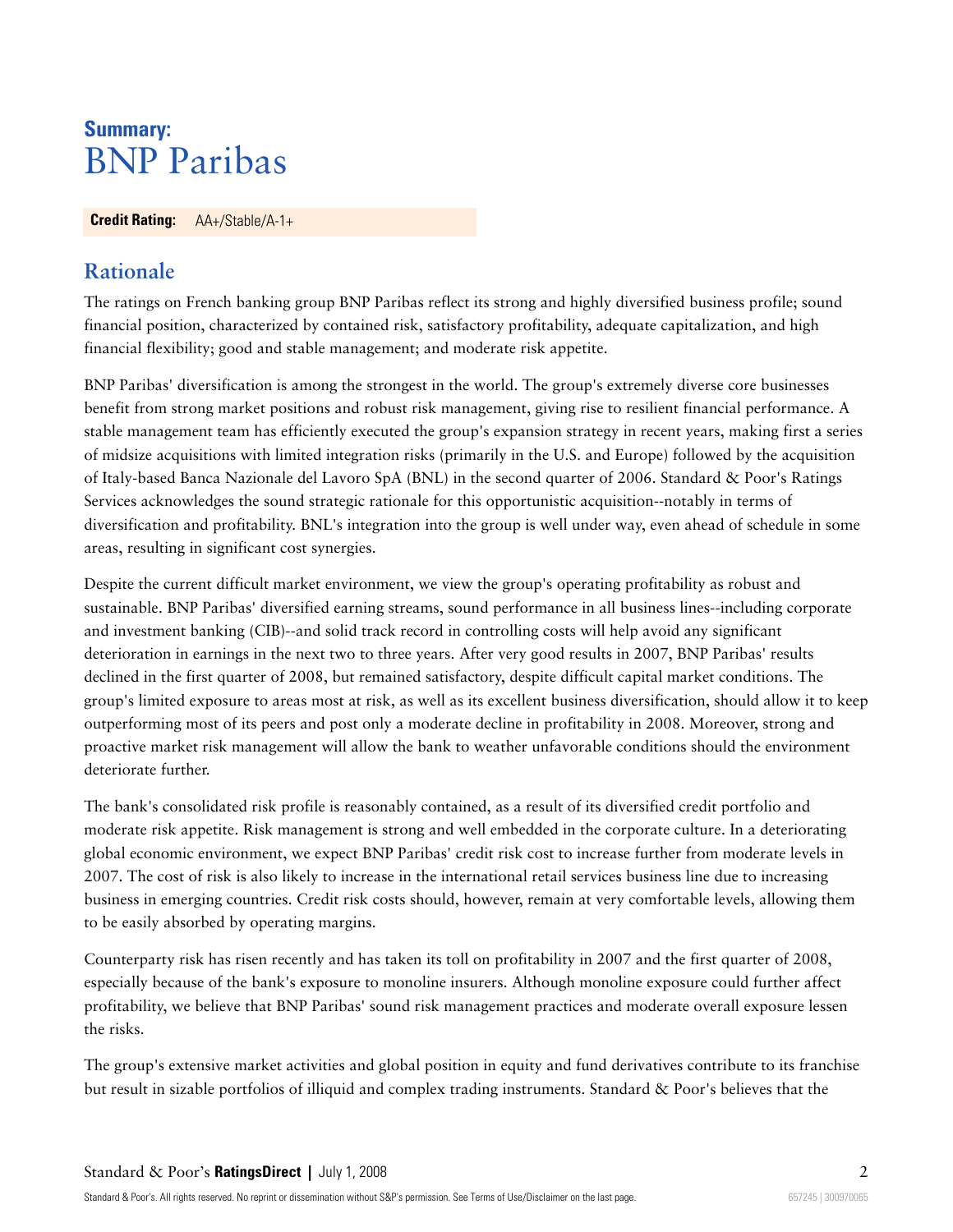<span id="page-2-0"></span>group is well equipped to deal with these potential market and operational risks.

### **Outlook**

The stable outlook reflects our expectation that the bank will maintain its robust financial profile and preserve its credit-risk-averse culture. Although we expect a further rise in loan loss provisions in 2008 compared with 2007, we think that the group will continue to weather the current difficult environment better than its peers, especially in CIB. The stable outlook also factors in our belief that the group's expansion policy will not significantly damage its risk profile or meaningfully weaken its capital position.

The ratings or outlook could come under pressure if the above conditions are not met or if the bank's leverage policy significantly changes as a consequence of the move to Basel II. In the current market environment and given BNP Paribas' large and complex market operations, a positive outlook appears unlikely.

#### **Additional Contact:**

Financial Institutions Ratings Europe; FIG\_Europe@standardandpoors.com

**Additional Contact:** Financial Institutions Ratings Europe; FIG\_Europe@standardandpoors.com